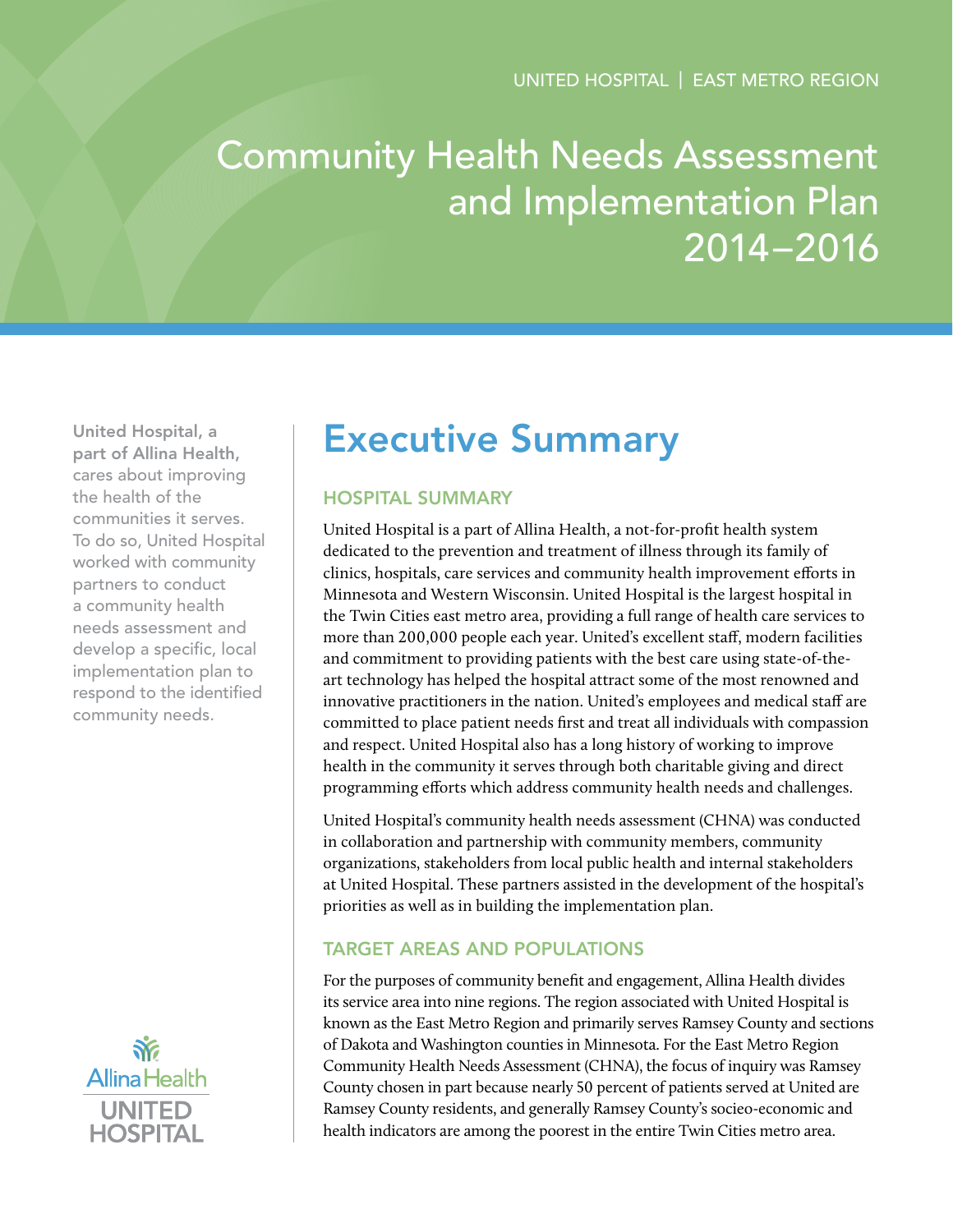#### Needs Assessment Process

The needs assessment plan was based on a set of best practices for community health assessments developed by the Catholic Health Association with the purpose of identifying two to three regional priority areas to focus on for FY 2014–2016. The process was designed to rely on existing public data, directly engage community stakeholders and collaborate with local public health and other health providers. The East Metro Community Engagement Lead and the Community Health Programs Coordinator guided the effort for United Hospital.

The United Hospital assessment was conducted in three stages: data review and setting priorities, community health dialogues and community assets inventory, and action planning. The process began in April 2012 with the development of the CHNA plan and was completed in August 2013 with the final presentation of the assessment and action plan to the United Hospital Community Benefit Advisory Council and the United Hospital's senior leadership team. The following is a description of the assessment steps and timeline created by the CHNA Team.

## DATA REVIEW AND PRIORITIZATION

The data review and priority-setting phase began with the compilation of existing health-related data. Stakeholders reviewed three datasets, including Stratis Health Minnesota County Profiles, Minnesota County-Level Indicators for Community Health Assessment, and County Health Rankings. They then developed an initial list of priorities. Assessment stakeholders used the Hanlon Method, a systematic prioritization process, to rank the health-related issues based on three criteria: size of the problem, seriousness of the problem, and estimated effectiveness of the solution. Stakeholders were then asked to consider the numerical rankings given to each issue along with a set of discussion questions to choose the final priority issues.

The prioritization process identified the following three priority issues for the community:

- 1. Lack of physical activity
- 2. Limited access to care
- 3. Increasing rates of overweight/ obesity

## Community Dialogues

In spring 2013, United Hospital held meetings designed to solicit feedback from the community on how the hospital could most effectively address the selected priority issues. These community dialogues were an opportunity for United Hospital to hear from a broader group of community members, identify ideas and strategies to respond to the priority issues and inform the action planning phase of the needs assessment. A dialogue report summarizes the findings and will guide the development of the implementation plan.

## Community Assets Inventory

Between the community health dialogues and the action planning phase, the Community Engagement Lead and the Community Health Programs Coordinator for United Hospital developed an inventory of existing programs and services within the region related to the priority areas identified in the needs assessment. The inventory included the location of the program (hospital, clinic or community) as well as the target population and community partners. The purpose of the inventory was to identify:

- Gaps in services and opportunities for new work
- Where and with whom there is a lot of work already being done
- Opportunities for partnership and/or collaboration.

## Action Planning

The final phase of the CHNA process was to develop the implementation plan for United Hospital. The implementation plan is a set of actions that the hospital will take to respond to the needs identified through the community health needs assessment process. United Hospital used its Community Benefit Advisory Council to engage with internal and external stakeholders including Neighborhood House, St. Paul/ Ramsey County Public Housing, West 7th Community Center, People Inc., CommonBond Communities, St. Paul Council on Churches, and many others to develop the implementation plan for FY 2014–2016.

The process included four steps:

- 1. Identifying key goals, objectives and indicators related to the priority issues
- 2. Reviewing Community Health Dialogues report and Community Assets Inventory
- 3. Selecting evidence-based strategies and programs to address the issues
- 4. Assigning roles and partners for implementing each strategy.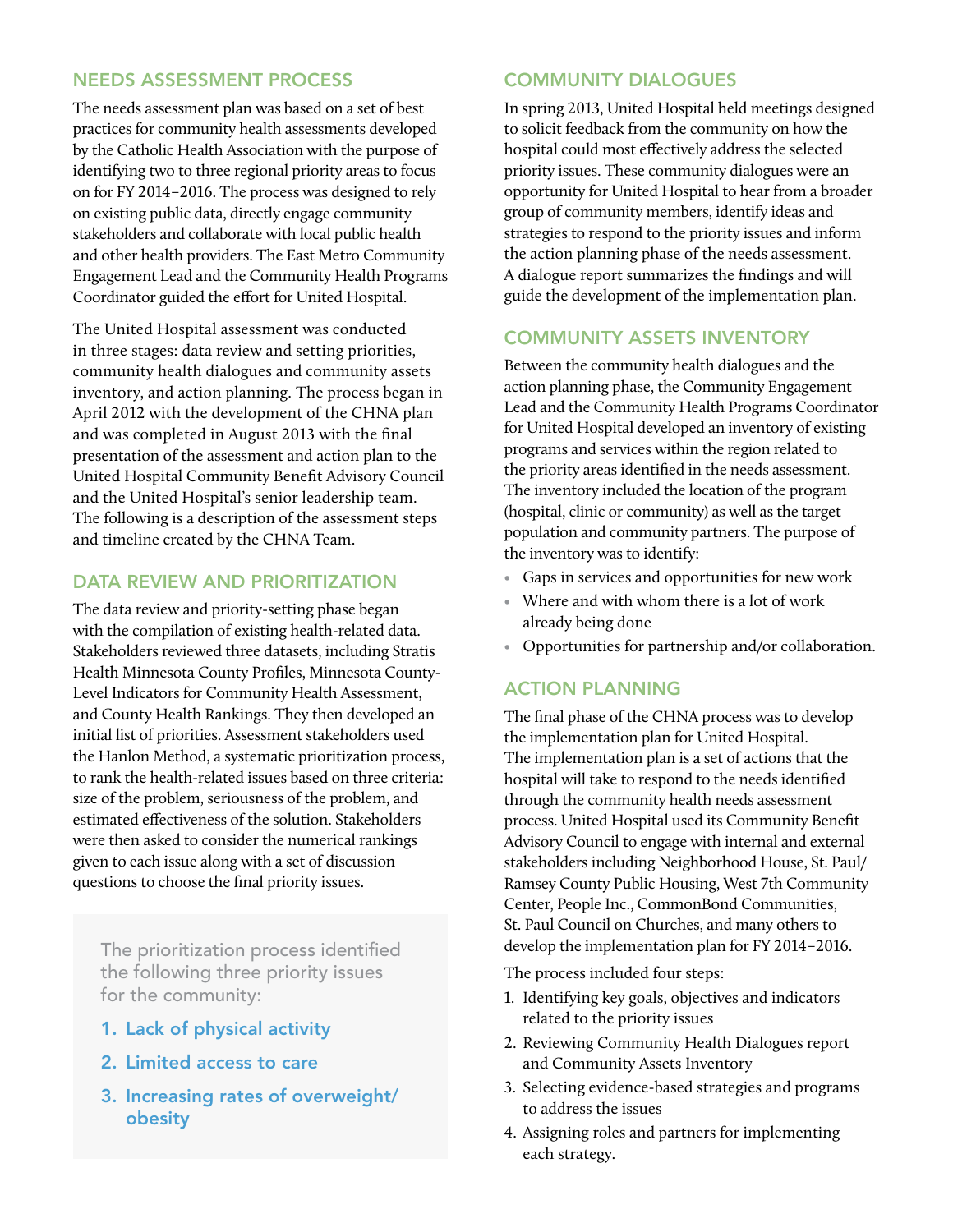## Implementation Plan

The implementation plan is a three-year plan summarizing the overall work that United Hospital plans to do to address its priority issues in the community. Annual work plans will be developed to provide detailed actions, accountabilities, evaluation measures and timelines.

## Lack of physical activity

## Goal: Increase physical activity through policy, systems and environmental change

#### **INDICATOR**

• Increase the proportion of adults and teens who meet current Federal physical activity guidelines for aerobic physical activity and for musclestrengthening activity

United Hospital's strategy to encourage physical activity in its community will focus on two key areas, increasing public opportunities for physical activity and increasing the overall amount of physical activity among people in the East Metro Region. Planned programs include:

- Encouraging United Hospital employees to participate in community health education events and develop and expand programs which encourage behaviors shown to increase physical activity. *Partners: community centers, after-school programs, school, community organizations*
- Providing financial and volunteer support to organizations focused on serving low income individuals and individuals with disabilities with the goal of increasing physical activity, improving nutrition and reducing food insecurity. *Partners: public health, community organizations, schools, employers*
- Actively participating in community-based initiatives focused on serving low-income individuals with the goal of increasing physical activity, improving nutrition and reducing food insecurity. *Partners: public health, community organizations, schools*
- Explore partnering with local organizations to engage in diabetes intervention program. *Partners: health care providers, community organizations, public schools*

## Limited access to care

Goal: Improve access to health care for uninsured and underinsured through education, collaboration and support

#### **INDICATORS**

- Increase the proportion of people with health insurance
- Reduce the proportion of persons who are unable to obtain or delay in obtaining necessary medical care, dental care, or prescription medicines.

United Hospital's strategy to improve access to care in its community will focus on two key areas, reducing barriers to care and supporting community partners that provide care to the uninsured and underinsured. Planned programs include:

- Continuing work with health care providers to increase screening and early intervention for chronic disease, optic health and mental illness. *Partners: clinics, hospital doctors, public health, community partners*
- Exploring the possibility of enhancing communitybased mental health services. *Partners: local mental health roundtables and community health care providers*
- Improving medical transportation options for seniors and low income individuals *Partners: community based organizations*
- Supporting community-based health and human services programs designed to help individuals live independently. *Partners: block nursing programs, community service organization, public health*
- Explore convening a workgroup with the goal of developing a community resource network for lowincome, under-insured and uninsured individuals. *Partners: public health, health care providers, block nursing programs, community service organizations*
- Supporting programs that provide financial assistance to low-income, under-insured and uninsured individuals. *Partners: community organizations*